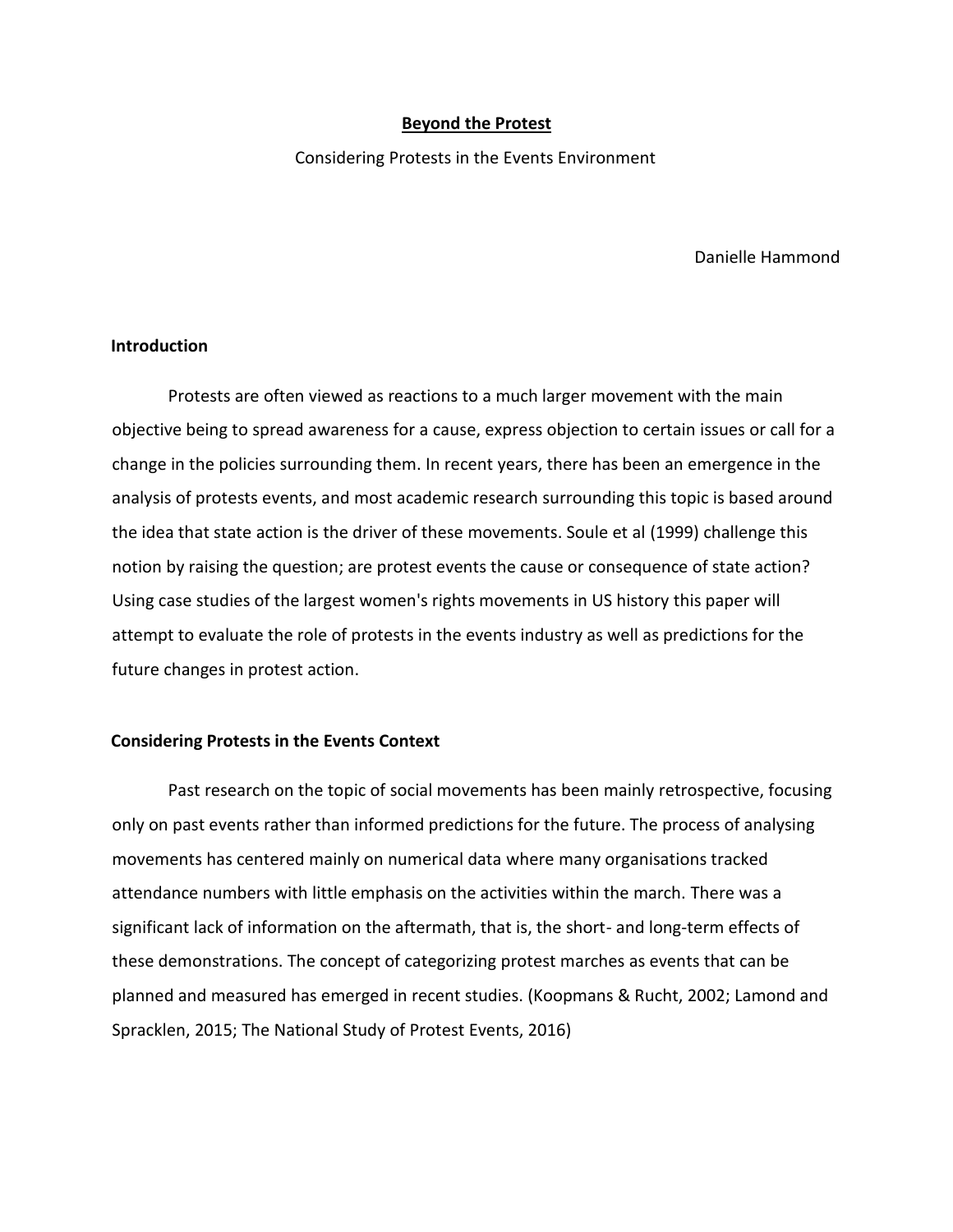The first national data report on protests comes from The National Study of Protest Events. They collected information on demographics, attendance and activities within a protest. "The National Study of Protest Events (NSPE) employed hypernetwork sampling to generate the first-ever nationally representative sample of protest events." (NPSE, 2016, p.1) They were then able to cross reference things like tactics and targets with causes, allowing a clearer picture on what relationships yielded more successful results. This data set will be extremely beneficial in future research and studies on how protests can be applied to events.

In Protests as Events, Lamond and Spracklen introduce the connection between the study and practice of events management and the motivations of social movements. This allows for more academic and analytical research into the topic of protests. It is suggested that the "spaces and activities" (Lamond and Spracklen, 2015, p.3) involved in movements may be categorized more efficiently under the scope of events. In the past, effective analysis of protests has proven to be difficult, due to their mobilized and often disorganized nature. Recent studies, in the past several decades, have utilized Protest Event Analysis (PEA) as a means to analyze and interpret the characteristics of large-scale protests. They seek to quantify protest data, which can then be used to study the "causes or consequences" (Koopmans & Rucht, 2002, p. 231)

Lamond and Spracklen also acknowledge the question of whether civil disobedience is necessary to create an impact. While riots, rallies and marches are the most widely known forms of protest, and often the most aggressive, there are many forms of demonstration that can be considered events. These include sit-ins, walk-outs, strikes, and peaceful presentations. They do, however, state that many determine the success of a demonstration based on the degree of disruption it generated. (Lamond and Spracklen, 2016, p.90) It can be argued that chaos often leads to more media coverage which can in turn increase the pressure on the governing bodies involved.

On the opposite end of the spectrum, many believe that non-violent protests are far more effective than violent ones. Often, what may be planned as small acts of civil disobedience can become uncontrollable and unmanageable. This way of protest goes against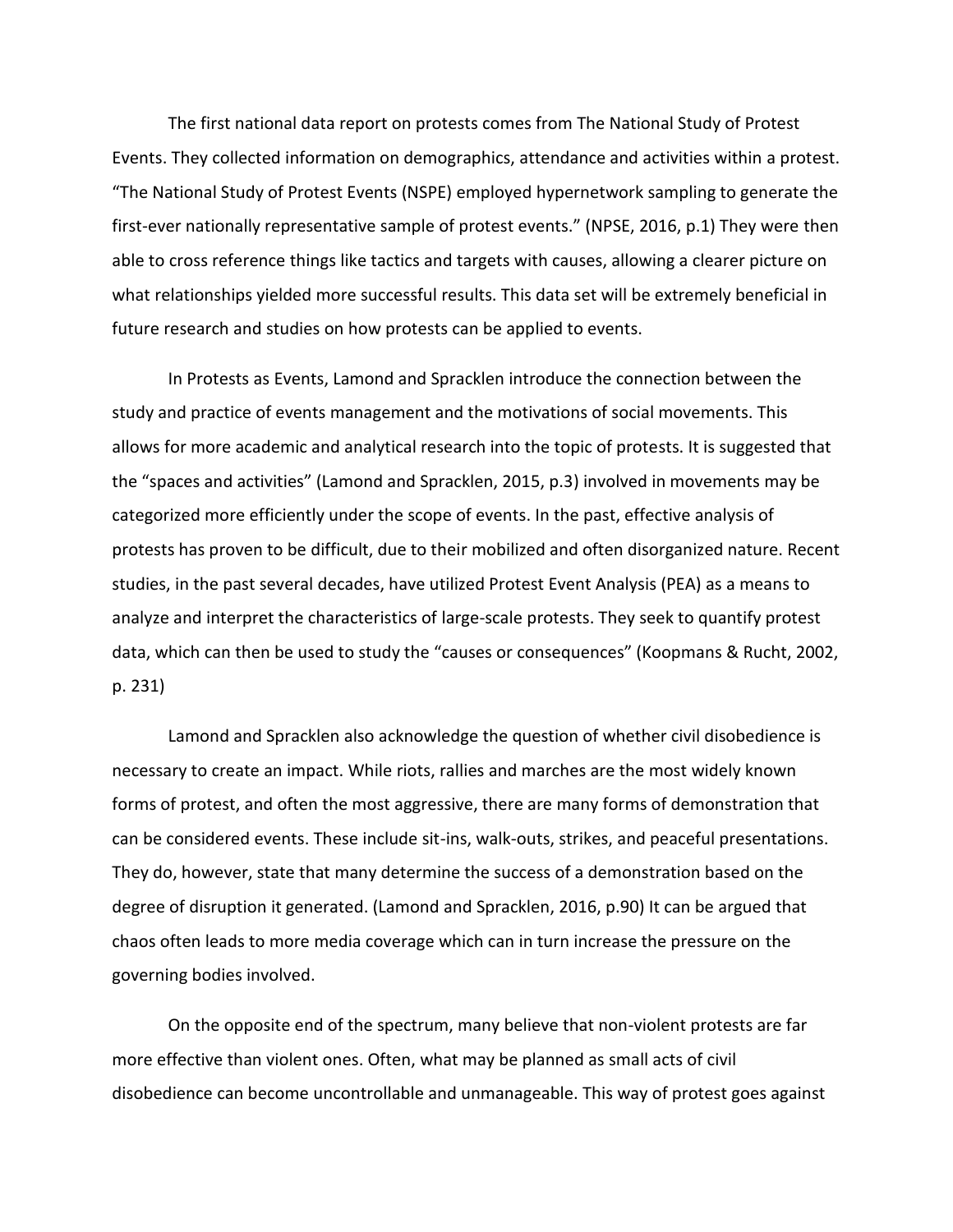the theory that organisation yields results, as violence is inherently unorganised. In addition, many governing bodies and allies tend to retract support when violence comes into play.

Regarding the study of events management, the skills and knowledge tend to focus around efficiency in corporate events. Thus, the curriculum would scarcely make a connection to protest action. They discuss the lack of cultural and societal influence in such courses and stress the importance of further development in this field. They seek to redefine the event space, to remove it from the rigid box in which it has sat in the past. "We suggest that many of the spaces and activities that surround social movements and activism might best be understood as events, or at least as activities shaped by the corporate events against which people are protesting." (Lamond and Spracklen, 2016, p.93) To truly understand, interpret and make reasonable predictions for the future, we must first be able to form a "theoretical framework" for protest and in turn, be able to critically analyse that framework.

#### **Cause or Consequence?**

Soule et al (1999) introduced the idea that movements influence political change as opposed to the common belief that they are in response to change. The Oxford Dictionary defines protest as "an organised public demonstration expressing strong objection to an official policy or course of action." (OD, 2018, n.pag.) In this context, it is implied that people protest in reaction or retaliation to policy changes. Soule et al conducted a research study on women's protest movements between 1956-1979 in terms of how they emerged and the results they produced. They acknowledged the lack of studies on protest outcomes, and the difficulties in connecting policy change directly with social movements.

Through the study, they sought to create a more systematic record of protest outcomes and emergence. They considered whether a movement was responsive to change in two dimensions, political opportunity and organizational resources, and if policy change can be influenced by the actions of protest movements. (Soule et al, 2015, p. 240) Their research yielded several findings with differing opinions. Using models of congressional hearings and Senate and House roll calls, they found that protest action can result in an increase or opening in political opportunity. They also concluded that the more media coverage there is for a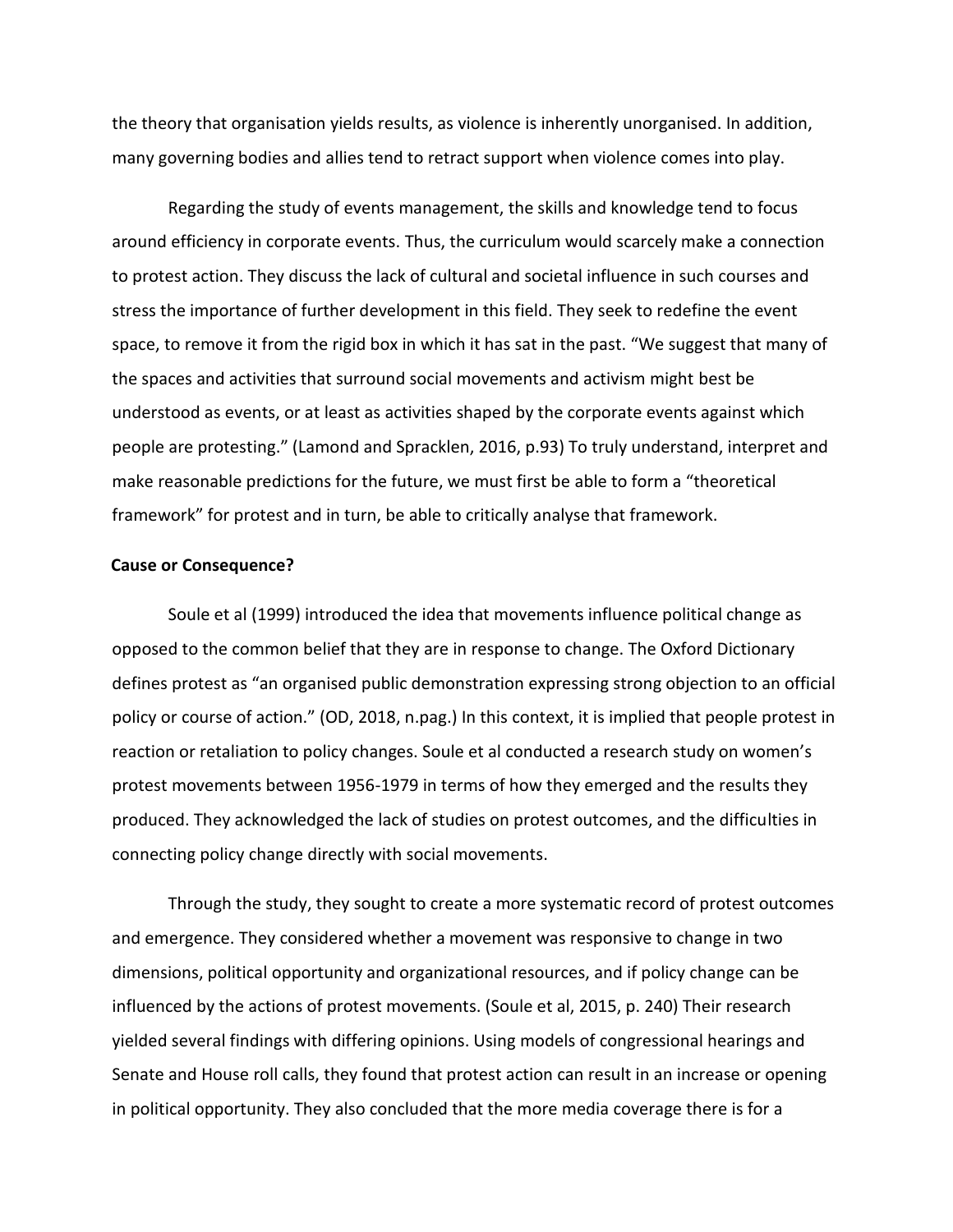women's issue, the more House roll calls there seem to be regarding that issue, whereas congressional hearings seem to be unaffected by any amount of media attention. "The nature of coverage received, and the relative failure and success is predicated upon the prevailing political and media opportunities available to the protest group" (Cable, 2015, p.60)

Regarding the relationship between Senate roll call and women's issues, they discovered that during election years, Senate members seem to be more willing to delve into this issues and initiate votes on them. Their final conclusions supported the initial belief that there would be mixed results depending on variables mentioned earlier. They emphasize the importance of considering each government entity independently, as they each have significantly different motivations, moral causes and channels of influence. In addition, they concluded that one defining factor in the success of an event is the resources of the organisation. This conclusion coincides with many other academic researches, where organisation seems to be at the core of any event.

## **Women's Movements throughout History**

The term "feminist wave" was introduced in the 1960's as a way for scholars and activists to distinguish between the significant but distinctly different eras in the feminist movement (Grady, 2018). It is widely acknowledged that there have been three waves over the last two centuries though some literature has introduced a fourth wave. Each wave, while contributing to the overall push for equal rights among men and women, focused on different aspects of women's rights. The first wave covers the suffrage movement in the US and globally, which spanned over almost 100 years. The second wave arose in the 1960s and introduced the concept of radical feminism and female liberation within a patriarchal society.

### **First Wave Feminism**

Beginning in 1848 with the Seneca Falls Convention for women's rights, the first event of its kind, women called for better opportunities in employment and education as well as the right to vote, which became the focus of this era. The convention was held over two days and consisted of professional lectures, presentations and panel discussions on the role of women in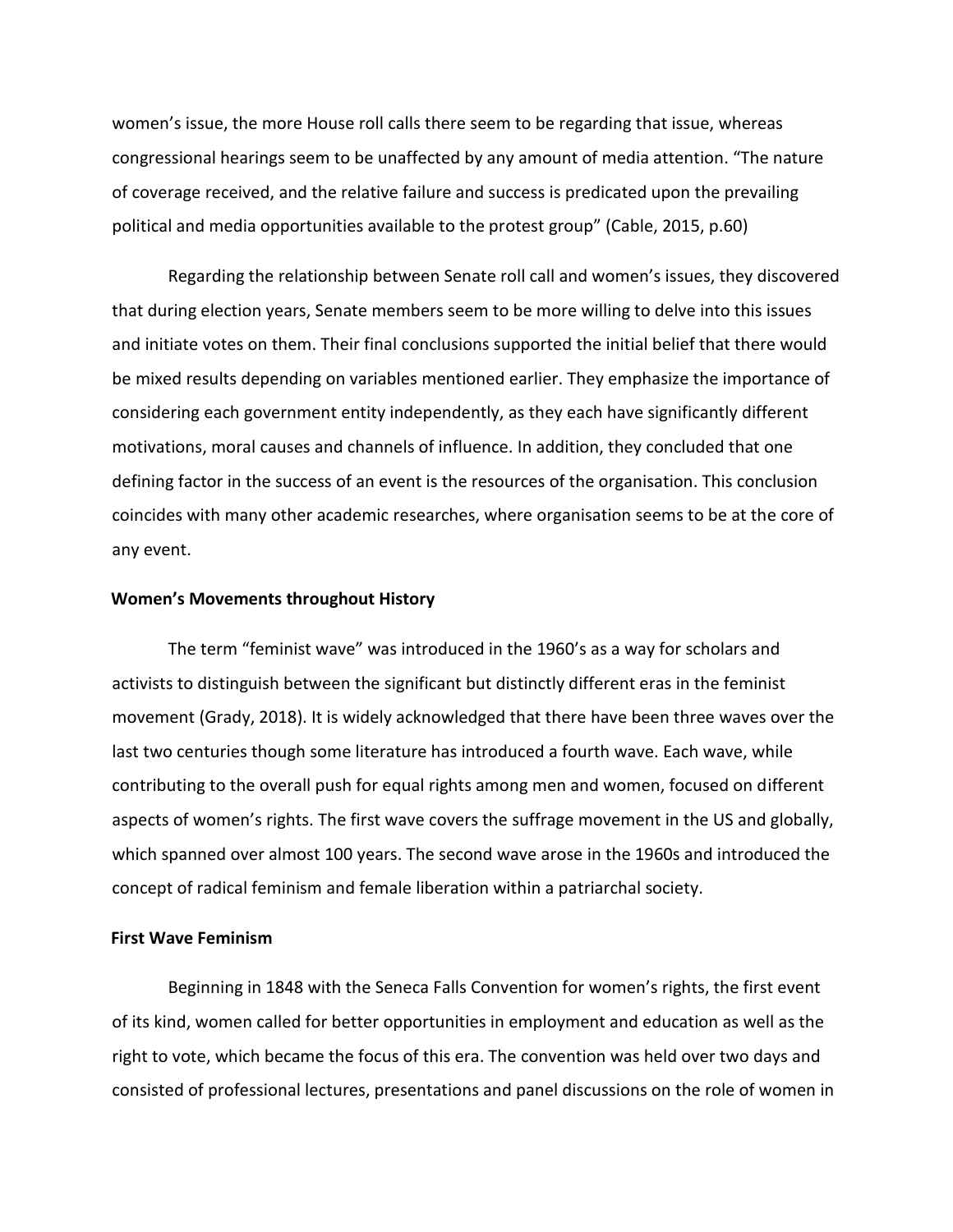society. An important factor of the convention was to unite and educate women on the rights they had. Hundreds of activists continued to campaign for these rights, organizing conferences and demonstrations. The movement was met with harsh objection from citizens and government entities alike.

The most notable and largest demonstration was the 1913 National Suffrage Parade in Washington D.C. On March 3, just one day before the election of Woodrow Wilson, more than 5,000 women marched on Pennsylvania Avenue. Activities included bands, floats, brigades and performances. The protest itself was a peaceful one, but was met with violence from the opposition, consisting mainly of men. Over 100 women were assaulted and hospitalized, but the march continued. The violence that ensued is widely considered to be the catalyst for the media attention the march garnered. This led to many congressional hearings for the National American Woman Suffrage Association, though the 19th Amendment was not ratified until 1920. It is important to note that this amendment excluded Native Americans, Asian Americans, and some African Americans. They were granted this right over the course of several decades, and not all at once.

### **Second Wave Feminism**

The 1960s birthed what is considered to be the second wave of feminism in the United States. The focus of this era was the combat the ideals that a woman's role was in a household which historians often refer to as the culture of domesticity. The 1950s were a time of *domestic bliss,* with women relying solely on their husbands to provide for the family, giving them very little responsibility outside of the household. This was a major issue when it came to divorce and custody battles which usually ruled in favor of the husband.

The era came to a head in 1978 with the March for Equal Rights on Washington D.C. The Equal Rights Amendment had been proposed to Congress in 1921 to guarantee equal rights for everyone regardless of gender. The amendment needed to be supported by 38 of 50 states to be ratified and the deadline was in March of 1979. The march called to extend the deadline of the ratification, as it did not have the support from state legislatures it needed, though the general population mostly supported it. Over 100,000 women participated in the march and at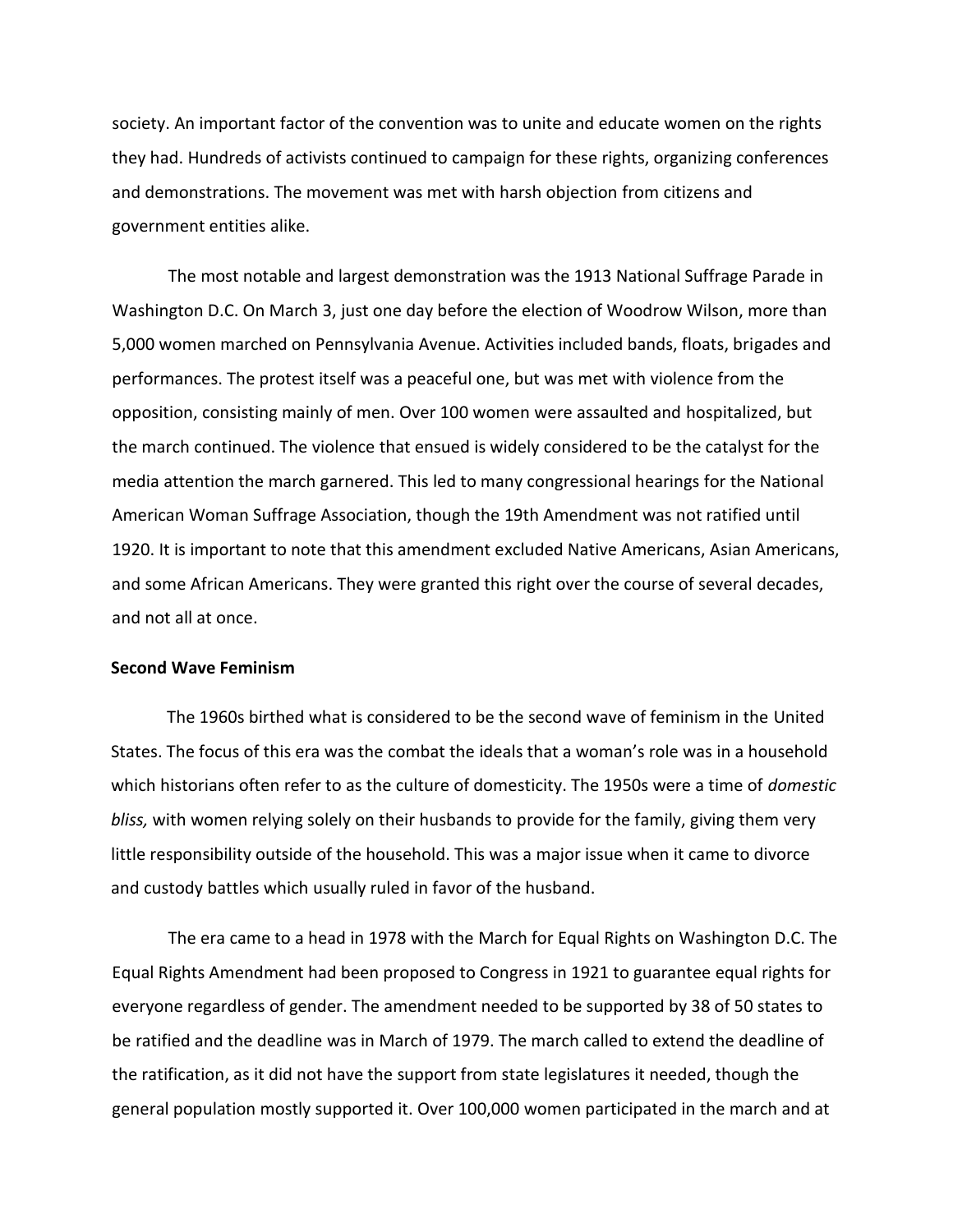least 35 well known activists gave speeches to the massive crowd. (Dismore, 2014, n.pag.) The march can be considered as a success in the fact that the deadline to ratify the ERA was extended, giving them another three years to lobby for enough support to pass it. However, to this day, the amendment has not been ratified.

Women challenged the notion that they were incapable of having successful careers and taking care of children simultaneously. Other themes of the movement included workplace equality, freedom of sexuality and the idea of independence from your spouse. This also began the trend of *radical feminism,* which centered around the ideology that women had been oppressed by men in what they conceived to be a *patriarchal society* (Grady, 2018). This shift was significant when it came to protest trends. Gone were the days of peaceful and meek reactions from activists. Marches that followed were more aggressive and more geared towards the idea of civil disobedience.

This in turn is believed to be the reason the *feminist agenda* has had such a negative connotation for the past several decades. Many women were seen as angry and resentful towards men, which Grady believes began the decline of the second wave. However, she states that this laid the foundation for the ideals of the *third wave* of feminism.

# **Third Wave Feminism**

There has been much debate around the time frame and ideals of the *third wave* of feminism. While it is generally agreed upon that the early 1990s were a turning point for the feminist agenda, there is a differing opinion on whether or not this era is still alive and well. Considering the fact that sexual harassment in the workplace and the outpour of misogyny from men were the highlights of this wave, it can be argued that we are still very much a part of the era.

The difference between the early 1990s and now, though, is that while they sought to empower women more in the sense of spirituality and sexuality, there were no defined goals during this time frame and no specific legislation they sought to change. This changed drastically when issues around intersectionality finally became a part of the national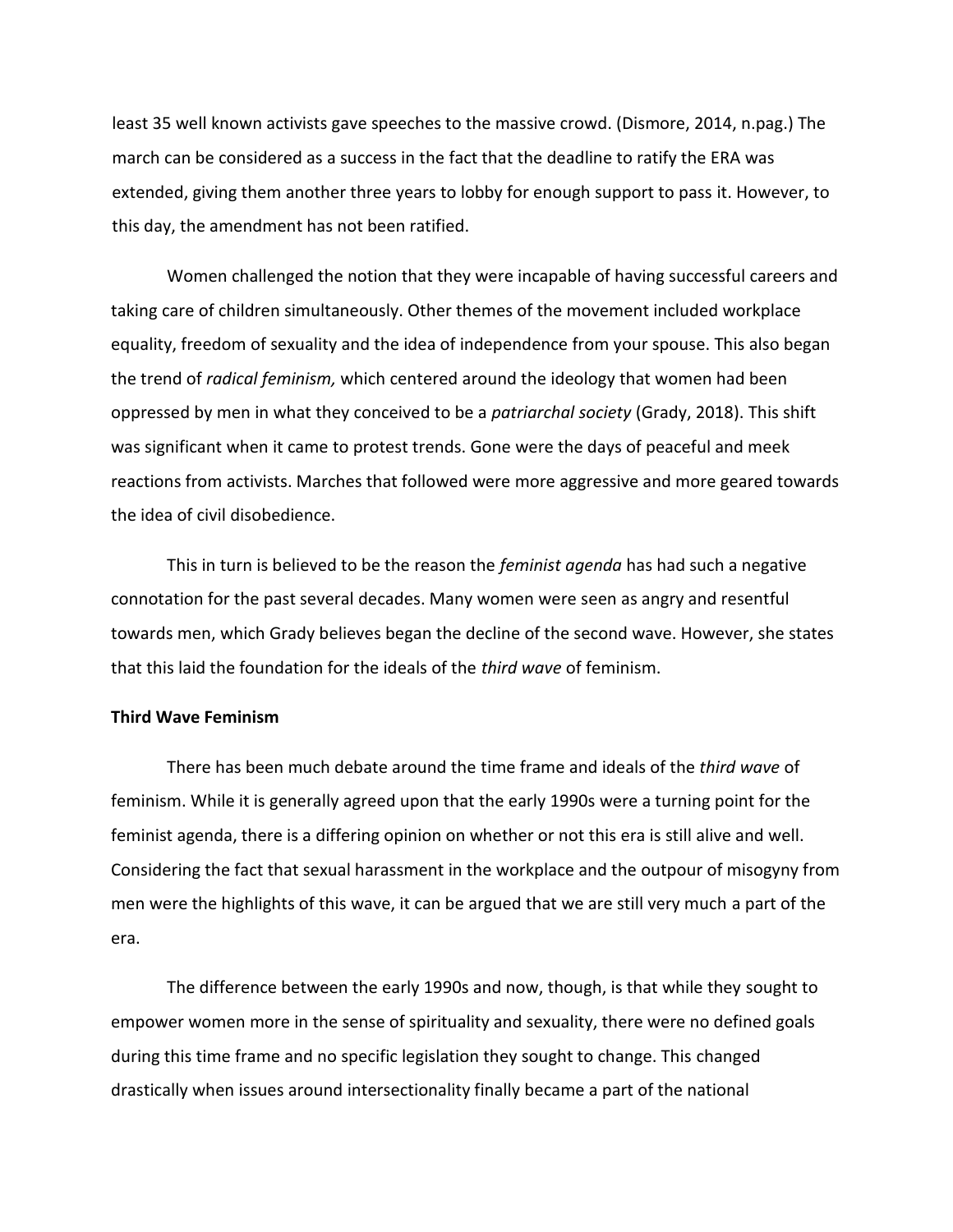conversation for women. The Million Woman March of 1997, modeled after the 1995 Million Man March, saw an estimated one million citizens march through the streets of Philadelphia, Pennsylvania. The aim was to advocate for the equal rights and opportunities of black women in America and for the revival of family values and economic development in black communities.

This march was very unique in its organising style and is considered to be a "social phenomenon" (Booker, 2015, n.pag.). During the planning stages of the event, organisers Asia Coney and Phile Chionesu said that they did not want to rely on what Soule et al would refer to as "elite allies" (2015, p. 242) or in other words, influential celebrities, to consider it a successful event. Instead the focus was heavily on rallying black communities together for support. The allday event involved inspirational speeches from local citizens, a prayer program and musical performances. This style set the march apart from others, shifting more into a celebration. They emphasized the importance of continuing their efforts following the march, starting with work in their local communities to combat the disconnect between black women and communities.

The move into the 21st century saw a massive increase in protest events throughout the US. This was mainly to do with the past four presidential elections and the legislations passed regarding women's rights. Core issues included reproductive rights, gender pay gaps, and sexual harassment. With the rise of the Time's Up campaign and the #MeToo movement, there is a belief that we are ushering a brand-new era in the feminist movement, the *fourth wave* of feminism, with the Women's March on Washington being at its forefront.

## **Criticism of The Wave Metaphor**

The wave metaphor has been met with both criticism and praise. While some argue that the established eras have had significant impacts on each other, many feminist theorists believe that this rhetoric is counterproductive. Linda Nicholson, Professor of Women's Studies at Washington University, argues that this terminology is outdated and becomes increasingly unhelpful as the definition of the term "feminism" shifts. She states that these waves were not applicable to the early eras of women's rights because the idea of feminism didn't technically exist then and that these movements cannot be merged into one all-encompassing term. "It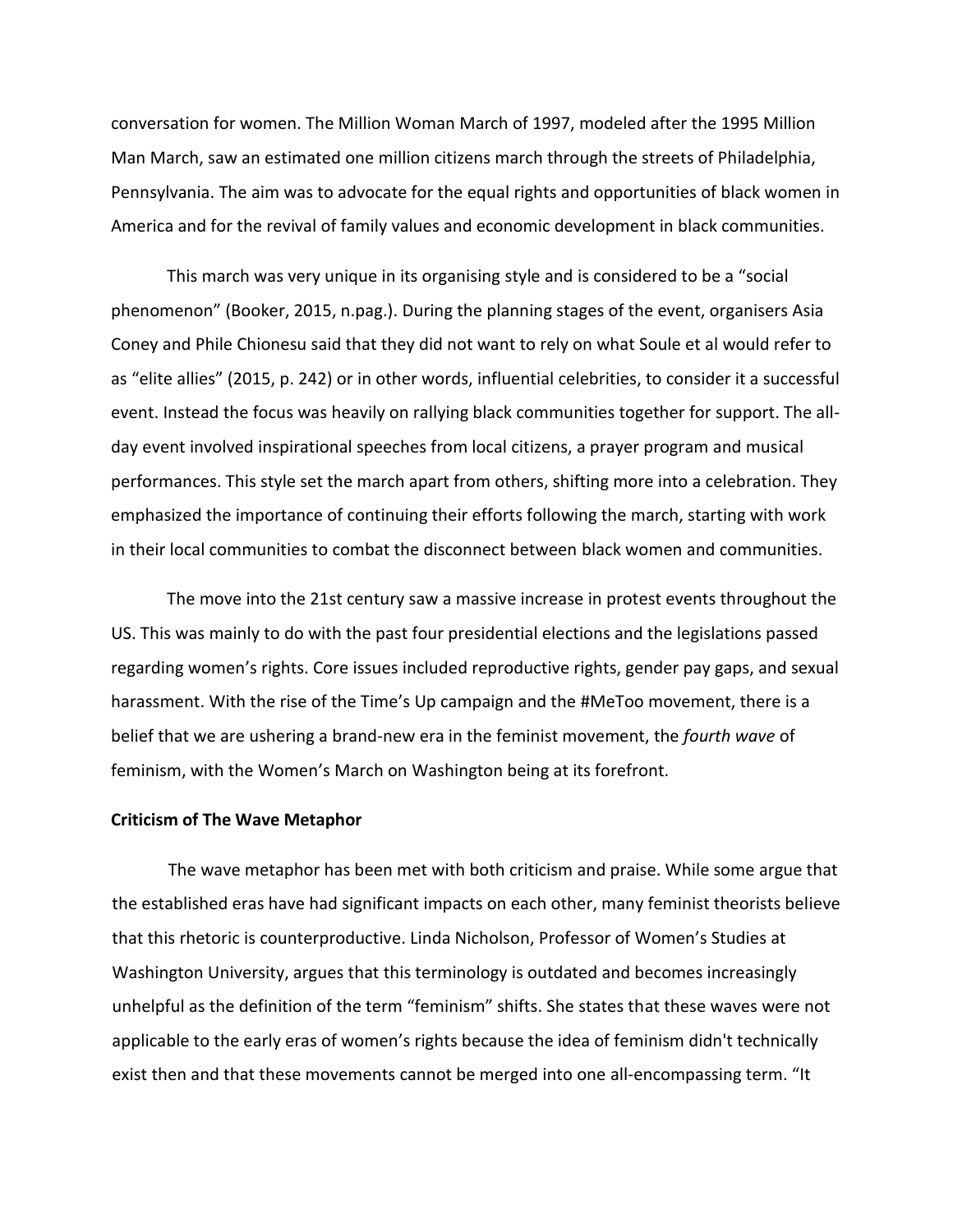obscures the differences in the ideas that have motivated different groups of people to pursue different kinds of political goals at different moments in time." (Nicholson, 2010, n.pag.)

Grady (2018) believes that the wave metaphor is the best tool available to distinguish and discuss the differing agendas of the gender equality movement. As the conversation around how we define and understand feminism grows, the wave metaphor can be helpful in distinguishing the impacts each era has had on the movement.

While the timing overlaps for many of the issues these activists focused on, there were vastly different motivations behind them. In particular, many of the women involved with the NAWSA only supported women's rights as it pertained to white women, where women of color were excluded from the conversation. "...The history of feminism is a history of different ideas in wild conflict." (Grady, 2018, n.pag.) It wasn't until the 1960s that intersectionality became one of the core issues in regard to feminism.

## **Are the Fundamentals of Protest Changing?**

The future of protests has been widely debated between academics, activists and journalists. According to LA Kauffman, a social movement strategist and author of Direct Action: Protest and the Reinvention of American Radicalism, the peak of protest is now. The largest protests in United States history have happened in the past two years alone. She attributes the 2017 Women's March, the largest organised protest in US history, to the massive rise in protest turnout. But the success of the march had little to do with attendance numbers.

The differentiation between this march and its predecessors came from the activities they organised on that day and the action they took on the days that followed. The event hosted speeches from well-known activists, politicians and organisers and led to the creation of The Women's Convention. Held annually in Detroit, Michigan, this event brings together activists and allies to educate each other on best practice when it comes to voting, legal rights and event strategies. They also created the Youth Ambassador Program, "targeting the activism, interests and unique perspectives of our child, adolescent and teenage populations. (Women's March on Washington, 2018, n.pag.)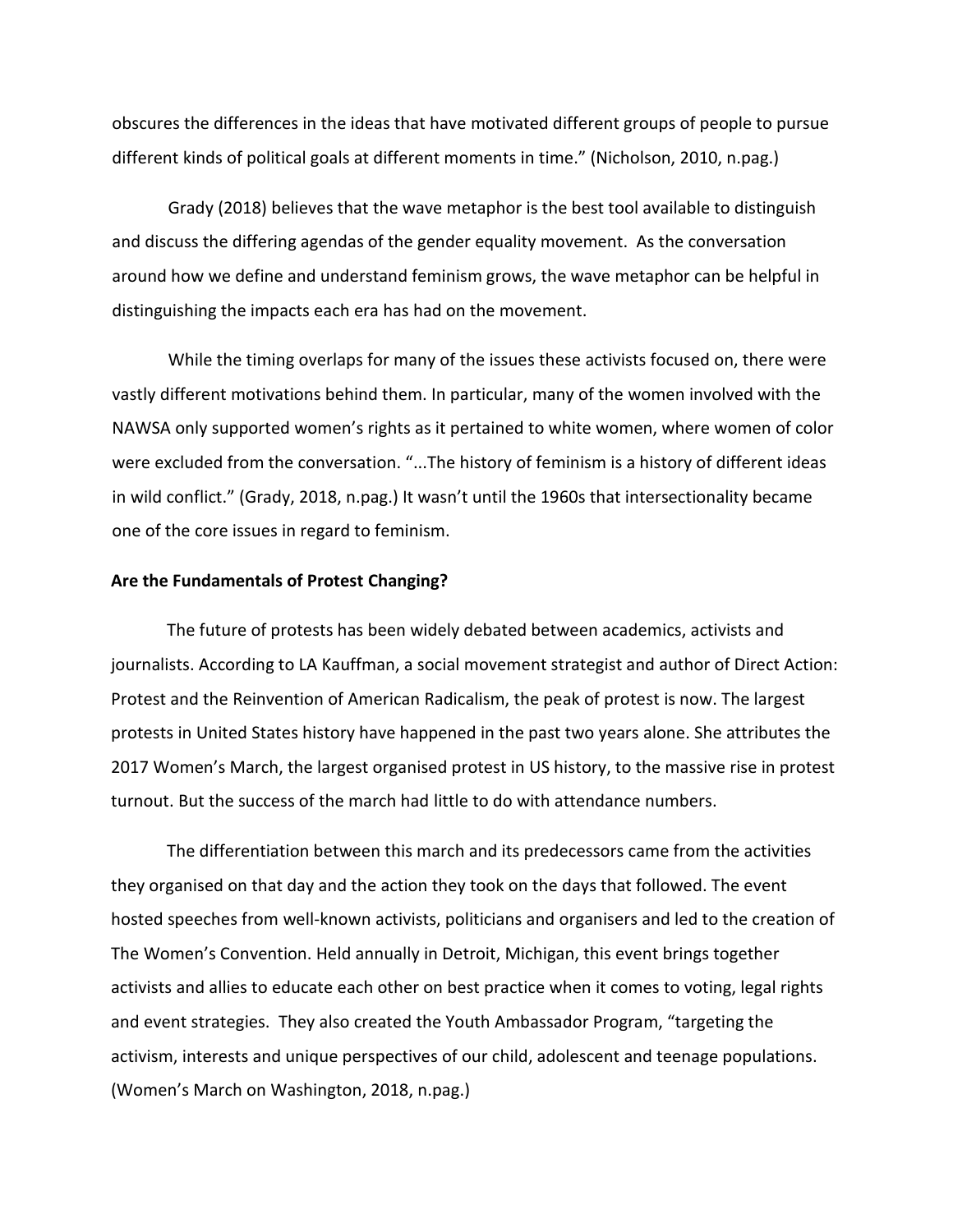A large majority believe protests to be ineffective when it comes to tangible change. Nathan Heller, a journalist for the New Yorker, argues that the reason protests seem to have no effect on legislation is because the methods are outdated. He uses the Wall Street Occupation and Black Lives Matter (BLM) movements as examples, stating that as recognizable as the movements were, specific results couldn't be identified. "Protesters have to be organised in a way that lets them keep pushing for the movement's goals." (Mazumder, 2017, n.pag.) No policies were changed and almost none of the officers involved were indicted for their crimes. What he fails to acknowledge though, is that there can be small victories within a movement even when the major goal has not been met. Since the BLM campaign launched there have been significant changes involving police regulations and tolerance policies.

One of the issues with these movements was the lack of clear goals and objectives to work towards. It is not enough to simply call for change, and awareness does not always coincide with effectiveness. "When marches are effective, it's because they feed into longerterm strategies, strengthening people's willingness to undertake the other kinds of work that produce concrete change." (Kauffman, 2018, n.pag.) Immediately following the march and during the first 100 days of Donald Trump's presidency, WM organisers created the 10 Actions Campaign. Every ten days they facilitated a different task for citizens to enact change on the issues they cared most about. Some of these actions included printable postcards to send to Senators, weekly brainstorming sessions with local groups and creating conversation guides to use when speaking with elected officials. "The mission of the Women's March is to harness the political power of diverse women and their communities to create transformative social change." (WMW, 2018, n.pag.)

## **Conclusion**

It is clear that protests can focus the energy of any group into a direct action, though this may not always be the goal of an organisation. They are the catalysts for the long-term movements, and it is through their campaigning that they aim to achieve their ultimate outcomes. While the debate still remains as to whether or not protest is a form of action or reaction, academic studies have proven that they can easily fit into the event space and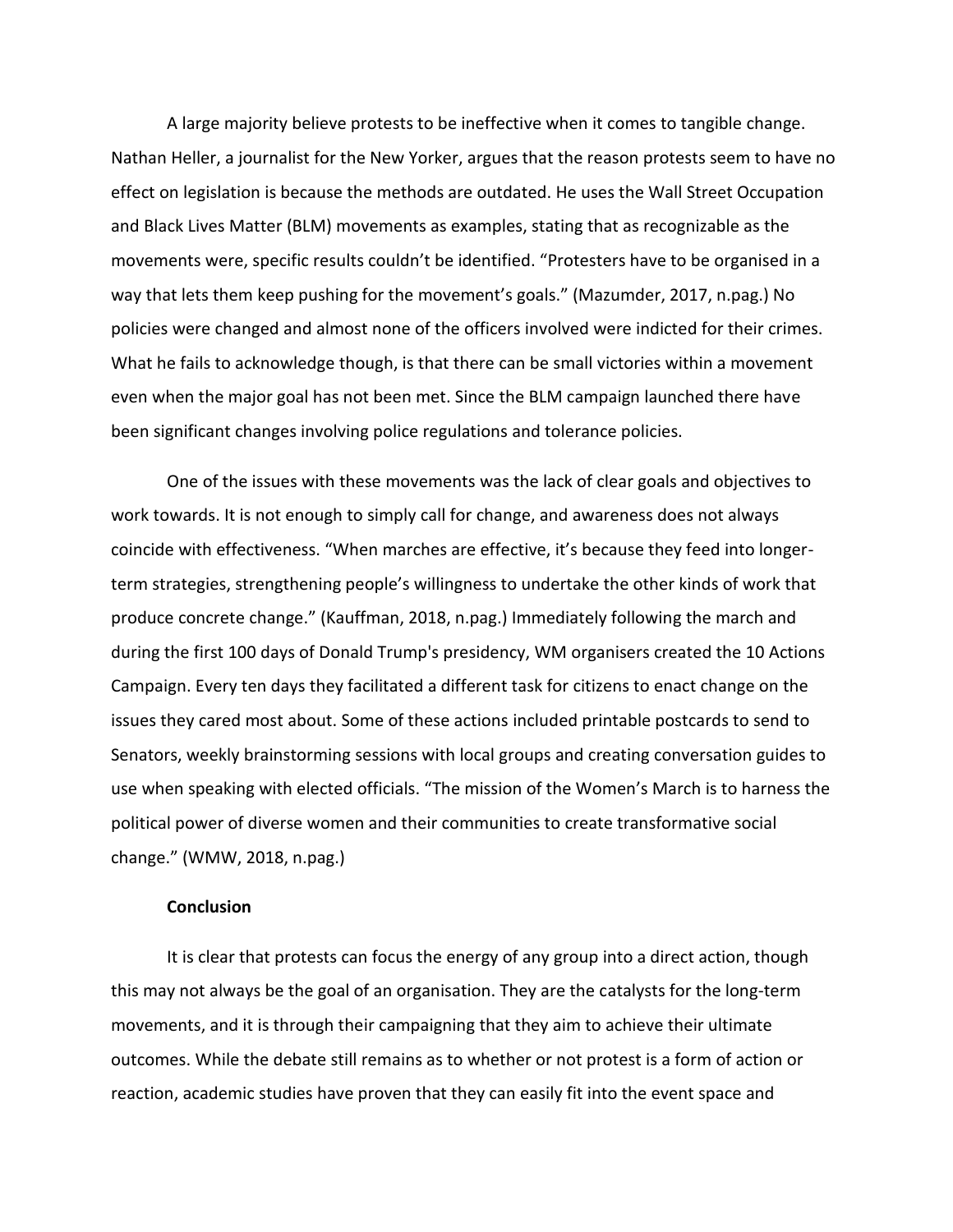therefore be studied and analysed as such. There is an opportunity for event managers and academic researchers to further study the role event organisations can play in creation and execution of protests throughout the Unites States. It is recommended that the past movements throughout the country and internationally be analysed and utilised as guides in this process. This can only aid an increased understanding around the planning of protests. As the social and political domain in the US changes, the methods of protest will surely change with it. As far as the effectiveness of any movement, organisation is the key for any version of protest. This will facilitate the mobilization of direct action in reaction to and calling for legislative change and will continue to be a guaranteed method of empowering and connecting individuals, communities and nations.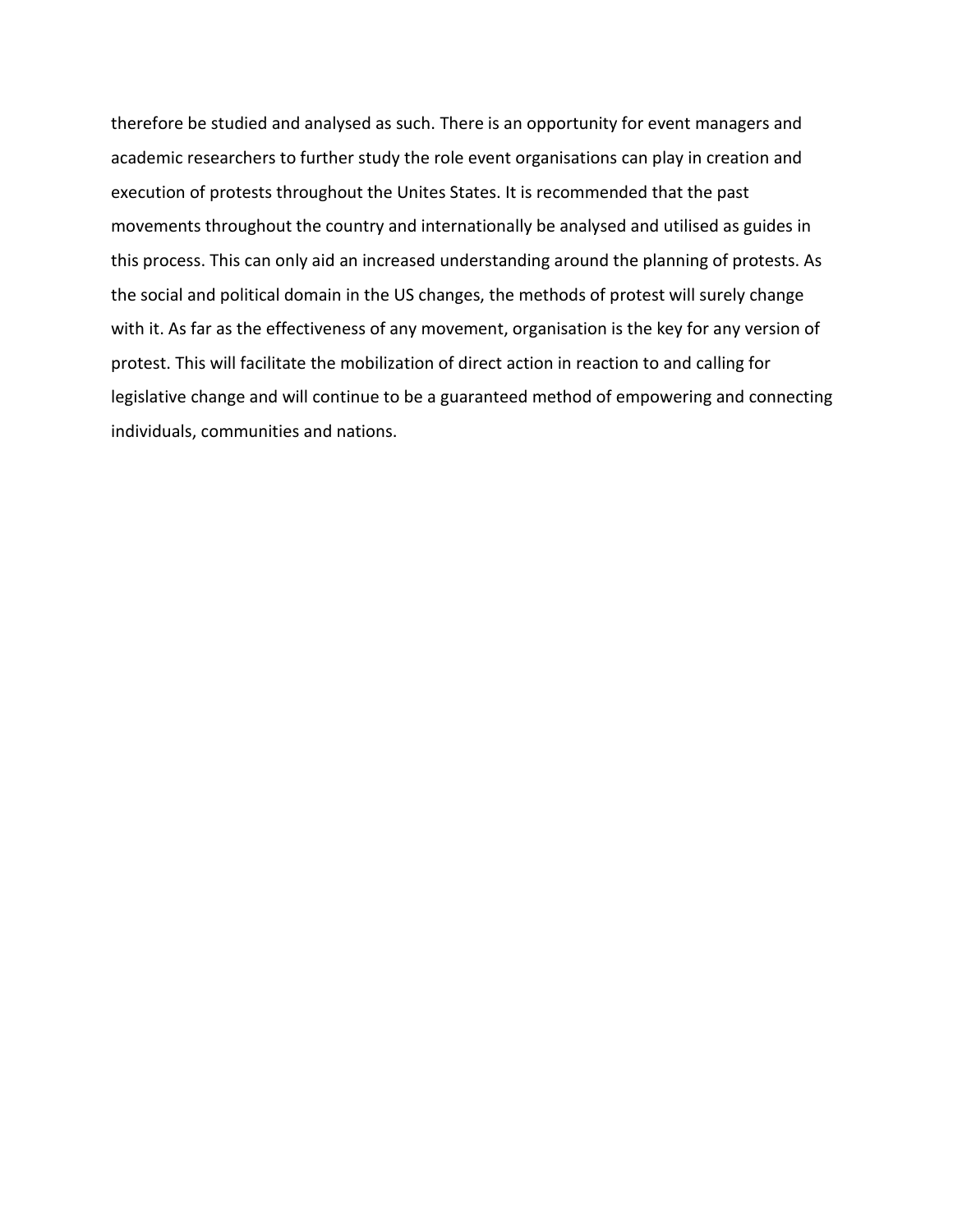### **References**

Anon (2018) 19th Amendment [Internet]. Available from: <https://www.history.com/topics/>

Anon (2018) protest | Definition of protest in English by Oxford Dictionaries [Internet]. Available from: <https://en.oxforddictionaries.com/definition/protest>

Anon (2016) National Study of Protest Events [Internet]. Available from: <https://nspe.nd.edu/>

Anon (2018) The Women's Convention, October 27-29, Detroit, MI [Internet]. Available from: <http://www.womensconvention.com/>

Anon (2018) Women's March [Internet]. Available from: <https://www.womensmarch.com/>

- Beyerlein, K., Barwis, P., Crubaugh, B. & Carnescca, C. (2016) National Study of Protest Events [Internet]. Available from: <https://nspe.nd.edu/>
- Booker, B. (2015) Million Woman March: 1997 Philly event equally significant. *The Philadelphia Tribune*, p.1. Available from: <http://www.phillytrib.com/news/>
- Dismore, D. (2014) July 9, 1978: Feminists Make History With Biggest-Ever March for the Equal Rights Amendment [Internet]. Available from: <https://feminist.org/blog/>
- Faruqi, O. (2015) Strong social movements are the future of political change, not just parties. *The Guardian*, n.pag.
- Gay, R. (2018) 50 Years ago, protesters took on the miss america pageant and electrified the feminist movement. *Smithsonian*. Available from: <https://www.smithsonianmag.com/history>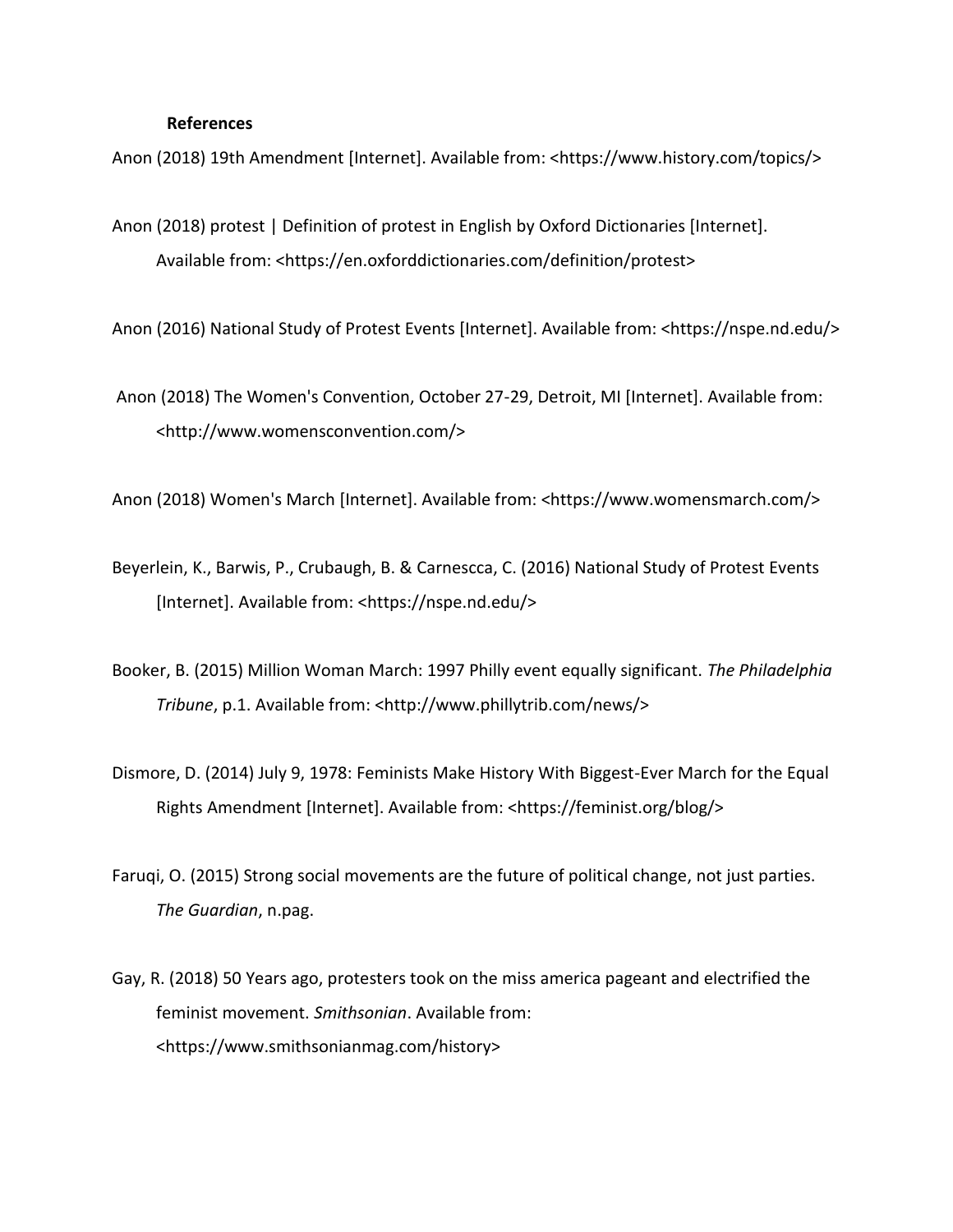- Grady, C. (2018) The waves of feminism, and why people keep fighting over them, explained [Internet]. *Vox,* n.pag. Available from: <https://www.vox.com/>
- Heller, N. (2017) Is there any point to protesting? [Internet]. *The New Yorker*, n.pag. Available from: <https://www.newyorker.com/magazine/>
- Kauffman, L. (2018) L.A. Kauffman | Movements have won victories in times of crisis and backlash before. [Internet]. Available from: <http://lakauffman.org/>
- King, J. (2018) How Black Lives Matter has changed US politics [Internet]. *New internationalist,* n.pag. Available from: <https://newint.org/features/>
- Klandermans, B., Staggenborg, S., Koopmans, R. & Rucht, D. (2007) *Methods of Social Movement Research*. Minneapolis, Minn., Univ. of Minnesota Press.
- Lamond, I. & Spracklen, K. (2015) *Protests as Events*. London, Rowman & Littlefield International Ltd.
- Nicholson, L. (2010) *Feminism in "Waves": Useful Metaphor or Not?* [Internet]. Available from: <http://newpol.org/content/feminism-waves-useful-metaphor-or-not>
- Mazumder, S. (2018) Yes, marches can make a difference. It depends on these three factors. *The Washington Post*. Available from: <https://www.washingtonpost.com/news/>
- Soule, S., McAdam, D., McCarthy, J. & Su, Y. (1999) *Protest Events: Cause or Consequence of State Action? The U.S. Women's Movement and Federal Congressional Activities, 1956- 1979\**

Spracklen, K. & Lamond, I. (2016) *Critical event studies*. pp. 89-104 Oxon, Routledge.